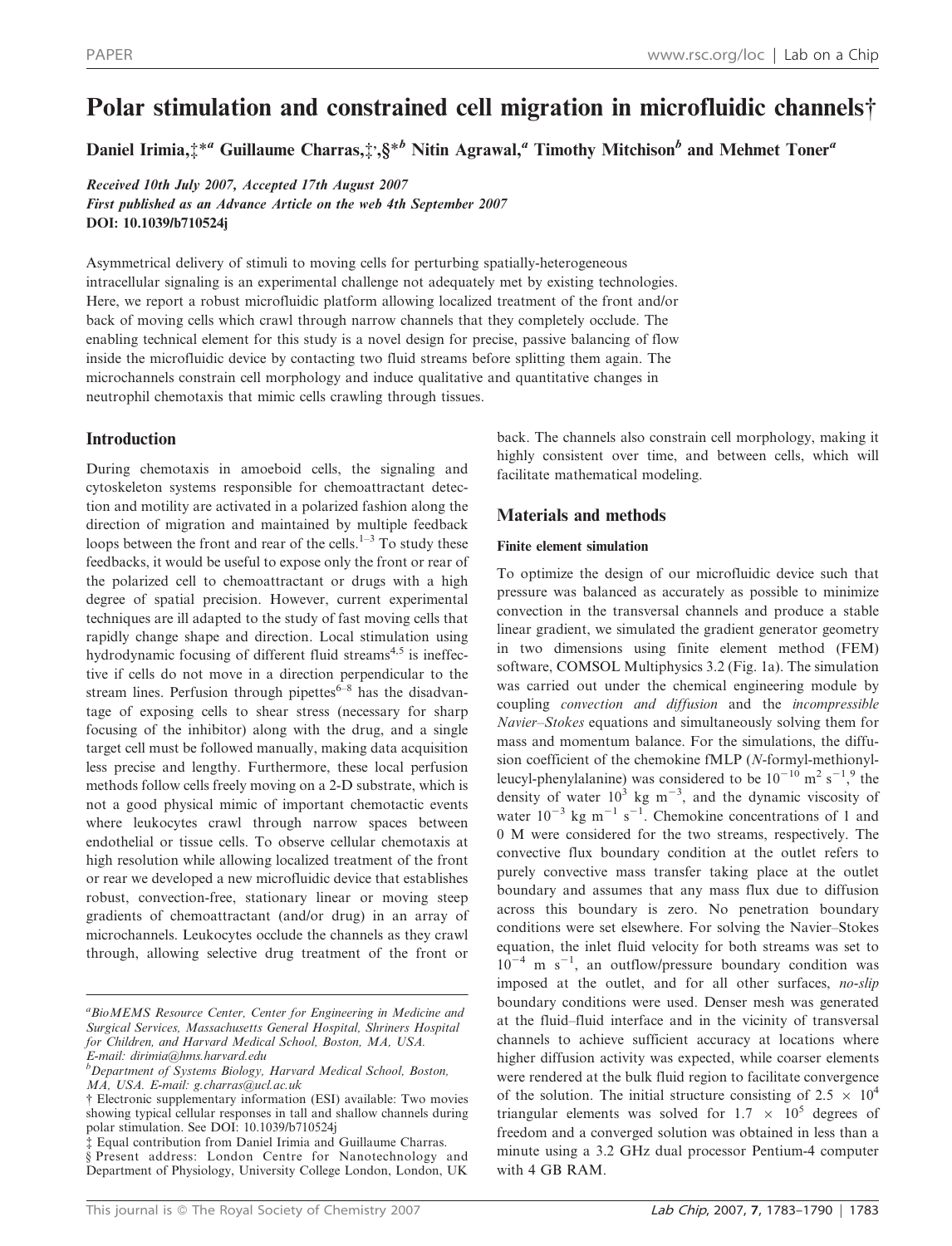

Fig. 1 Simulation results for characterization and optimization of the gradient. (a) Two solutions, A and B, of different concentration of chemoattractant are brought together in a common channel. A contact zone Dp is used to balance the pressures of the two streams. A compensation zone Dd is used to correct for the diffusion/convection mixing between the two streams. The linear gradient is generated in the transversal capillaries in the region Dg. Concentrations are shown in color scale with red being 1 M chemokine and blue being 0 M chemokine. (b–e). Simulations of concentrations in the device for equal (b and c) and 20% difference (d and e) in flow rates at the inlets, for conditions of no contact (b and d) and 250  $\mu$ m long compensation zone (c and e). (f) If the compensation zone is not present ( $Dp = 0$ ), the linear profile of the gradient is significantly altered by differences in flow rates of less than 1% (0.1% difference solid line, 1% dotted line, 2% dashed line, 20% dashdotted line). (g) The compensation zone allows the maintaining of a linear gradient in the presence of unbalanced flow rates, although the slope is slightly altered from the ideal profile (0% difference solid line, 10% dotted line, 30% dashed line, 50% dash-dotted line).

We independently varied the length of the contact zone  $(Dp)$ , compensation zone  $(Dd)$ , and flow rates in the two inlets in order to optimize the design of the device and characterize the robustness of the linear gradient in the transversal channels. Concentration profiles were calculated along the transversal microchannel, and concentration profiles for asymmetric inlet flow rates  $(C_{\text{actual}})$  were compared to the concentration profiles when the two streams have exactly equal flow rates  $(C_{ideal})$ . Qualitative results of the simulations are presented in Fig. 1b–e. In the absence of any contact zone  $(Dp = 0)$ , the pressure developed on the side of higher

stream velocity forces the fluid to convectively flow through the transverse passages preventing the establishment of a diffusion gradient within the narrow channel (Fig. 1b,d). The gradient in the microchannels is linear only when the two flow rates are precisely equal, an unlikely situation experimentally (Fig. 1b). When a contact zone is used, the pressures at the ends of the microchannels are equalized and the gradient is linear for a wider range of flow rates at the two inlets (Fig. 1c,e).

To quantitatively evaluate the effect of device design and flow rate differences on spatial concentration profiles, we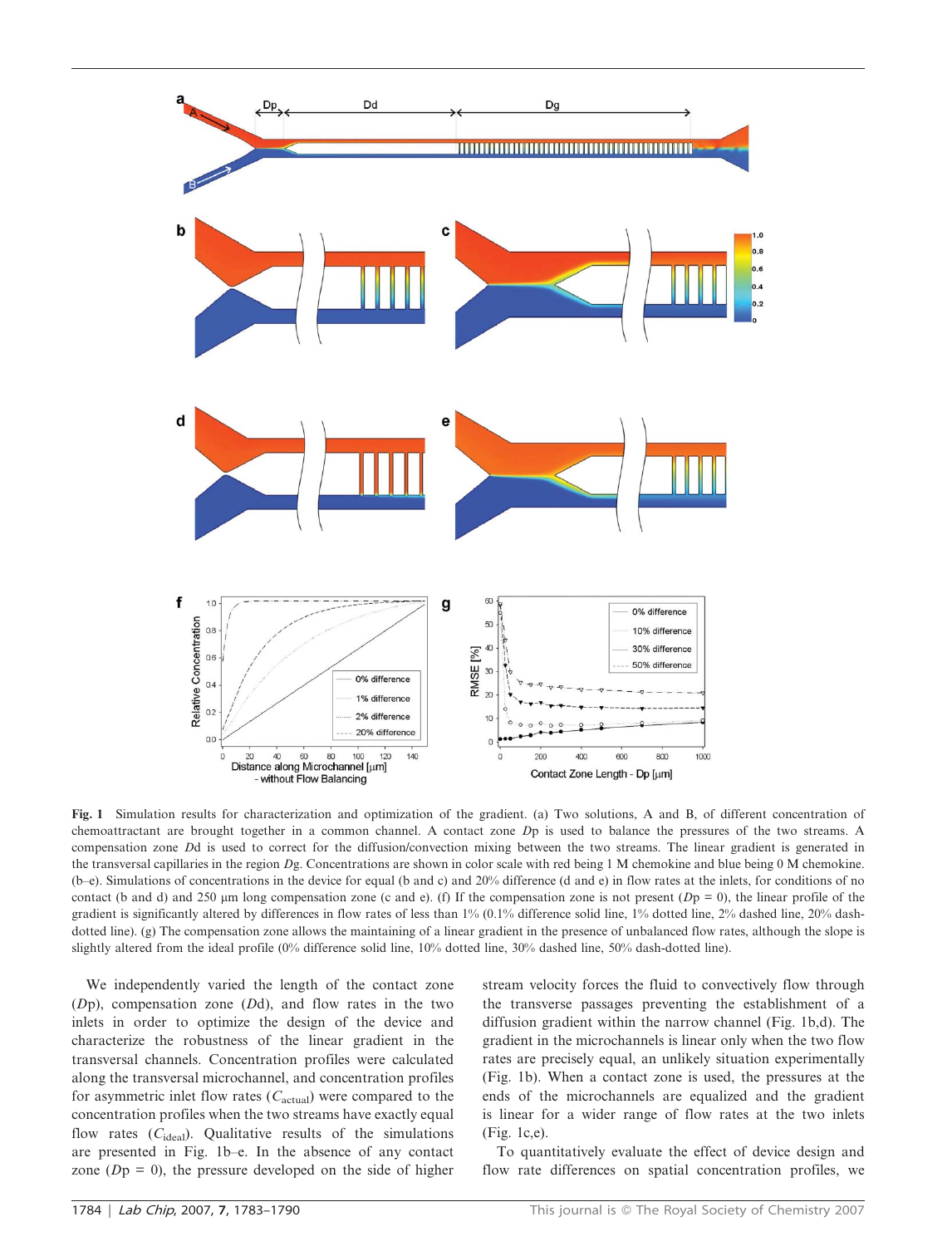calculated the root mean square error (RMSE) for each case using the following equation:

$$
RMSE = \sqrt{\frac{\sum_{i=1}^{N} (C_{i(\text{actual})} - C_{i(\text{ideal})})^2}{N}}
$$
(1)

where  $N (N = 200)$  is the number of locations along the 150 µm long transversal micro-channel where the actual  $(C_{actual})$  and ideal  $(C_{ideal})$  concentrations are compared. Simulations were performed for differences in flow rate from 0 to 50%, contact zone length (Dp) before stream separation values from 0 to 1000  $\mu$ m and length of the compensation zone (Dd) from 300 to 1800 mm. The concentration curve along microcapillaries (Fig. 1f) as well as the RMSE curve (Fig. 1g) show that when there is no interfacial flow ( $Dp = 0$  µm), the root mean square error of the concentration profile approaches 60%, even for the slightest difference in flow rates. For interfacial lengths greater than 250  $\mu$ m, the magnitude of RMSE did not vary much with the length of the contact zone (Fig. 1c,e,g). Increasing compensation zone length Dd significantly lowers the effect of flow variation and stabilizes the gradient. The optimum was obtained by setting the contact zone length of  $Dp = 250 \mu m$ and the compensation zone length  $Dd = 1800 \mu m$ . It should be noted that this observation is valid only for the specified width of the main channel and the simulation parameters may vary for other dimensions of the main channel.

#### Microfabrication

The microfluidic device was composed of two layers of polydimethlysiloxane (PDMS—a valve control layer 3–4 mm thick and a fluidic network layer  $150 \mu m$  thick) bonded to a glass coverslip to enable high resolution imaging. Molds for each layer were fabricated by patterning photopolymer (SU8,

Microchem, Newton, MA, USA) using standard photolithography techniques. The fluidic network mold combines three layers of different thicknesses, a thin layer  $(3 \text{ or } 10 \mu \text{m})$ , depending on the design) corresponding to the transversal channels, an intermediate layer  $(7 \mu m)$  corresponding to the valving structures, and a thicker layer  $(30 \mu m)$  corresponding to the inlet and outlet channels (Fig. 2). The mold for the valve control layer uses one thickness  $(30 \mu m)$  corresponding to the actuation chambers and channels for the valves. Both layers were cast on their respective molds in PDMS prepared following manufacturer recommendations. The thinner fluidic network layer was prepared by spinning freshly prepared PDMS on the mold at 600 rpm followed by standard baking overnight. After curing, the valve control layer was bonded on top of the thinner fluidic network layer by exposure to oxygen plasma (25 s, 50 W, 2% oxygen, 98% nitrogen) in a plasma asher (March Inc., Concord, CA, USA) and heating at 80  $\degree$ C for 5 min on a hot plate. The two layers were then bonded in a similar fashion on a thin coverslip (60  $\times$  24  $\times$  0.15 mm; Fisher Scientific, Pittsburgh, PA, USA). The 7 µm distance between the valve and the glass ensured that valves remained open without any additional precautions during standard bonding.

#### Device setup

Microfluidic connections between the device and outside reservoirs or syringes for actuating the valves were accomplished using Tygon tubing (Small Parts, Miami Lakes, FL, USA). Before experimentation, the device was functionalized by chemisorption of 70  $\mu$ g ml<sup>-1</sup> solution of human fibronectin (BD Clontech) in PBS for 1 h at room temperature, then it was passivated with casein (Sigma, St.Louis, MO, USA) for 45 min and finally with human serum albumin (Sigma) for 15 min to reduce non-specific adhesion of the cells to the device surfaces. After priming, the two inlets were connected to two reservoirs



Fig. 2 Microfluidic device design and manufacturing. (a) Scanning electron microscopy of the microfluidic device. The inlets, at the bottom of the figure, converge into a common channel and then are split again before the transversal microchannel array. A region Dp is used to balance the pressures of the two streams. A region Dd is used to correct for the transversal diffusion between the two streams. A linear gradient is generated in the transversal microchannels in the region  $Dg$ . Two valves in each of the arm can be used to direct the flow through the transversal microchannels during cell loading. (b) A valve control (3 mm thick) and a network layer (150  $\mu$ m) were cast in PDMS using a microfabricated mold. The control layer contains a 30 µm tall actuation chamber for the valves. The network layer contains features of three different heights, corresponding to the main channels (30  $\mu$ m), valves (7  $\mu$ m) and microcapillaries (either 10 or 3  $\mu$ m depending on the device). (c) The control layer is aligned on top of the network layer and both layers are bonded on top of a thin glass coversilip (150  $\mu$ m).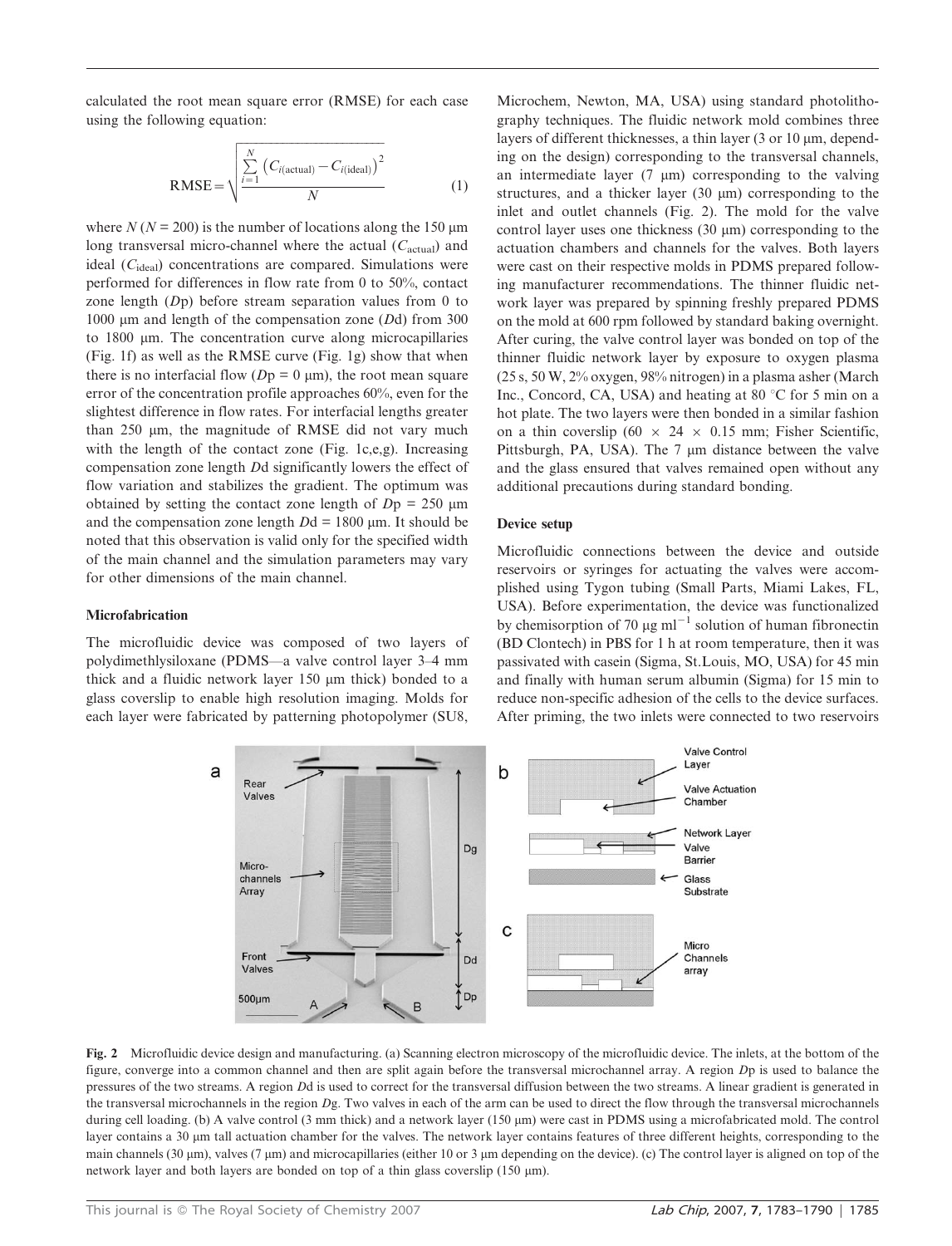containing the control and the chemoattractant solutions, and gravity flow was established by the height difference ( $\sim$ 3 cm) between the inlet and outlet.

#### HL60 cell differentiation and loading

HL60 cells were cultured at 37 °C with 5% CO<sub>2</sub> in RPMI1640 (Mediatech, Herndon, VA, USA) with 10% FCS, penicillin/ streptomycin, and 25 mM HEPES. Cells were differentiated by exposure to  $1.3\%$  DMSO for a week.<sup>10</sup> Prior to experimentation, differentiated cells were pelleted and resuspended in mHBSS (Invitrogen, Carlsbad, CA, USA) with 1.8% HSA. All experiments were performed in mHBSS with 1.8% HSA.

The cells were loaded in the device, after priming and after closing one front valve and one rear valve on opposite streams, by the application of pressure via syringes. With two valves in opposite streams and at opposite ends of the device closed, the flow is directed from one main channel to the other through the transversal microchannels. Cells are too large to easily flow through the transversal microchannels and are trapped at their inlets. The initial volume of air in each of the syringes was 0.5 mL and this was reduced to 0.2 mL to close the valves, and subsequently increased to 0.8 mL by moving the syringe pistons, to completely open the valves and facilitate the removal of un-attached cells. The valves were designed such that their actuation was necessary only during cell loading and not afterwards. After cell loading, the chemoattractant gradient was established by connecting the two inlets to the reservoirs with control solution and chemoattractant, respectively. The chemoattractant reservoir contained 100 nM fMLP (MW 438) and a fluorescent tracer of comparable molecular size (tetramethyl-rhodamine (MW 430), Alexa 488 (MW 885), or Alexa 647 (MW 589)) to enable imaging of the chemoattractant gradient. Once the chemoattractant gradient was established, cells migrated up the channels in a matter of minutes.

To image the actin distribution in live migrating cells, an HL60 cell line stably expressing actin-mRFP was created by retroviral infection and subsequent selection with 500  $\mu$ g ml<sup>-1</sup> G418 (Sigma) using the retroviral vector previously described.<sup>11</sup> Cells were differentiated in the same way as wild type cells.

## Fixation and immunostaining

After we had ascertained that cells were migrating into the transversal channels, at the time of choice, glutaraldehyde and formaldehyde were added to both the control and chemoattractant reservoirs to final concentrations of 0.1% and 2%, respectively. We empirically determined the time needed for fixatives to reach the cells by adding a fluorescent tracer simultaneously. The time lag was  $\sim$  15 min with 10 cm tubing connecting the reservoirs to the inlets. We incubated cells with fixative for a further 15 min at room temperature. Once the cells were fixed, they were firmly wedged into the channels and it was possible to exchange solutions in the devices by forcing fluid through with a syringe. The cells were washed for 15 min in antibody dilution buffer (TBS, 0.1% tritonX, 2% BSA) and given a second wash. Then, they were incubated for 45 min at room temperature with 1  $\mu$ g ml<sup>-1</sup> rhodamine-phalloidin (Sigma) to visualize F-actin and FITC labeled monoclonal anti-tubulin antibody  $(1 : 400$  dilution, DM1 $\alpha$ , Sigma) in antibody dilution buffer. The cells were then washed 3 times for 5 min each in antibody dilution buffer and were examined by confocal microscopy.

### **Microscopy**

All imaging was done using on a Nikon TE-2000 inverted microscope (Nikon, Yokohama, Japan). Both a  $100 \times 1.3$  NA oil immersion objective and a 40  $\times$  0.75 NA dry lens objective were used for imaging. Fluorophores were excited either with epifluorescence illumination from a mercury lamp and the appropriate filter sets, or a 3 W tunable laser. For confocal microscopy, a Perkin Elmer spinning disk confocal (Wellesley, MA, USA) was interfaced to the microscope. Images were captured on an Orca ER CCD camera (Hamamatsu, Hamamatsu, Japan) and acquired on a PC using Metamorph software (Molecular Devices, Sunnyvale, CA, USA). Images of the cells were acquired at either 488 nm wavelength for FITC or 568 nm wavelength for rhodamine. For display, images were low-pass filtered and scaled such that background fluorescence was minimal. In the confocal images, the rhodamine-phalloidin staining was gamma-enhanced to show the actin cortex at the uropod which had a much weaker staining than at the leading edge. In some cases, projection images were created by projecting the maximal intensity of fluorescence of all optical sections onto one plane.

## Localized application of inhibitor

Localized application of inhibitor was possible because the cells fully occluded the microcapillaries. We used two different approaches to treat the leading edge of migrating cells with the PI3-kinase inhibitor wortmannin. First, we established a chemoattractant gradient and when cells started migrating, we substituted the original chemoattractant solution for one containing chemoattractant,  $4 \mu M$  wortmannin, and a different fluorophore than the original solution (e.g. Alexa 647, FITC). Cell migration was imaged and the onset of chemical treatment could be visualized using the intensity of the fluorescent tracer. This technique could also be used to apply inhibitor to the rear of the cell. In the second method, we established the chemoattractant gradient directly with a solution containing inhibitor. Before the cells fully penetrated into the channels and occluded them, the concentration of inhibitor they were exposed to was calculated, considering the flow conditions inside the device, to be less than one tenth of the maximum concentration. However, once the cells occluded the microchannels, the concentration of inhibitor increased with time due to diffusion from the chemoattractant stream until it equalized. Because of the length of the channels, concentration equalization still required a significant amount of time. For a small peptide such as fMLP, the diffusion time is of the order of 2 min ( $t \sim l^2/D \sim 150$  s where  $D \sim 10^{-10}$  m<sup>2</sup> s<sup>-1</sup> is the diffusion constant of fMLP<sup>9</sup> and  $l \sim 125$  µm the length of the channels).

## Cell velocity and cell volume measurements

Cell velocities were estimated by tracking the position of the leading edge using kymographs. To create the kymographs we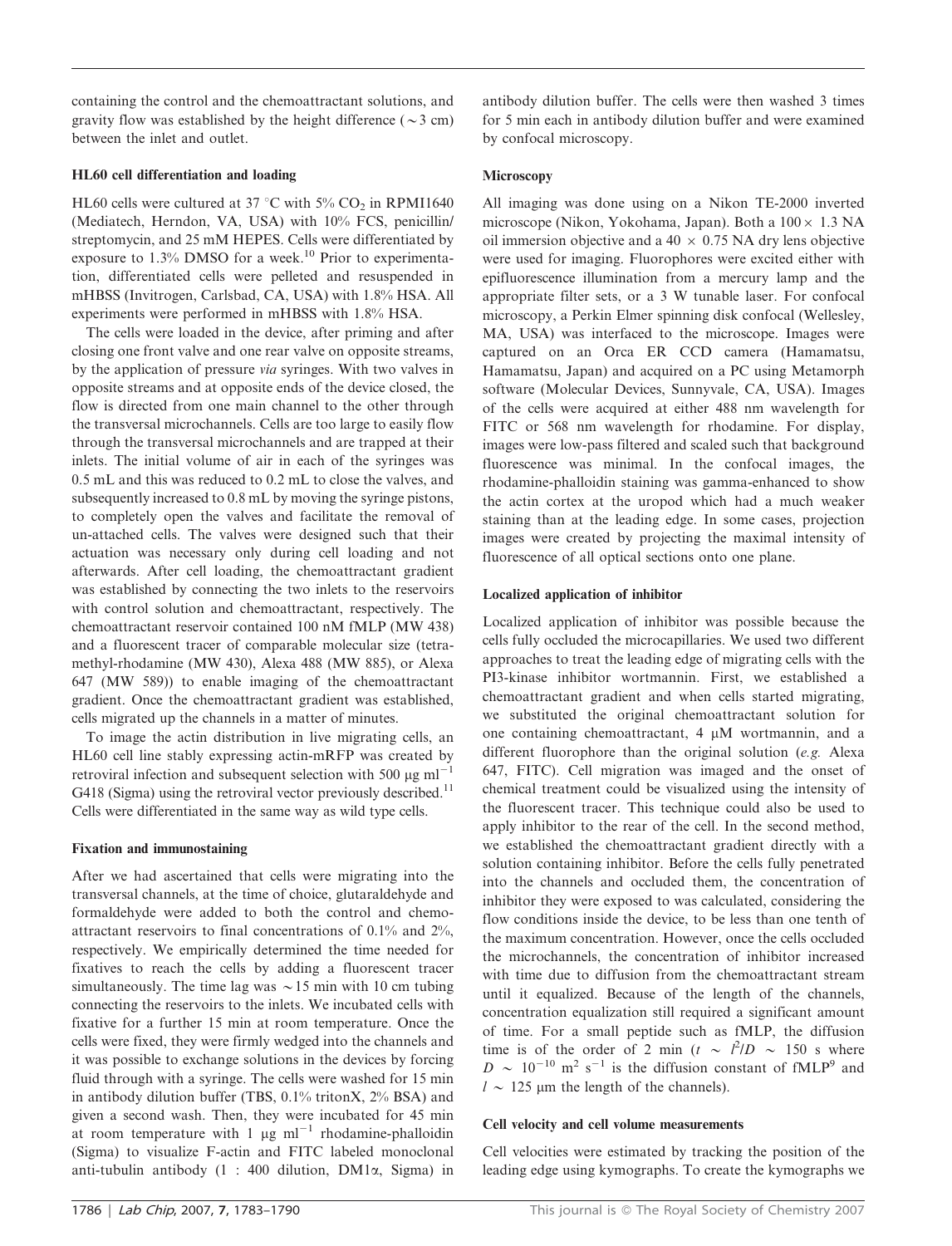used the specific tool implemented in Metamorph. Briefly, one column of individual pixels along a chosen line (e.g. the dotted line in Fig. 5d) is stored from each and every frame of a time sequence. All pixels are then presented side by side in a figure where each column of pixels represents one time point, and each row one location along the channel. The positions of the front, back, and different features inside the cells could then be easily tracked on the kymograph. We measured both the maximal velocity of cells by searching for the line of shallowest angle and the average velocity of cells by measuring the distance traveled over the duration of acquisition (10 or  $20 \text{ min}$ ). Cells migrating in  $3 \mu$ m high microchannels contacted both the top and bottom substrates, therefore cell volume could be estimated by measuring cell area and knowing the channel height. Cell area was determined by tracing the contour of each cell manually for time points 90 s apart.

## Results and discussion

Perfect axial symmetry inside the device was accomplished by the passive correction of flow rates at the inlets, using a surprising design enabled by the laminar flow at microscale. The two inlet streams are brought in contact for a short distance (Dp) and then evenly split to the sides of an array of parallel microchannels (Fig. 1 and 2). The contact zone between streams and the geometrical axial symmetry of the device downstream of it allow for pre-balancing of downstream pressures and prevent convective flow in the transversal direction through the microchannels. The linear compensation zone (Dd) corrects for the changes in concentration of the two streams due to diffusion occurring in the contact region, such that the ends of the transversal microchannels are exposed to concentrations within one tenth change of those of the two initial solutions. A perfectly linear, stable gradient is formed along the microchannels by diffusion between the two streams. In the absence of the contact zone, input flow rate imbalances as small as 1% between the two streams would lead to convective flow and prevent the establishment of a gradient (Fig. 1d). In practice, flow imbalances always exist and are often larger than 1% due to the combined effect of variations in the macro-to-micro coupling, different physical characteristics of the two solutions, capillary effects, or variations in the inlet tubing size.<sup>12</sup> Our design overcomes these issues and can compensate for imbalances in flow rates of up to 50% without affecting the linearity of the gradient or the convection-free conditions inside the microcapillaries. An additional



Fig. 3 Cell migration in microcapillaries. (a) A linear chemoattractant gradient is present in the empty channels and directs the migration of the HL60 cells (middle channel). After a cell enters one microchannel, a steep concentration difference is established between the front and back of the cell (top and bottom channels). Arrows indicate that the fluorescence intensity is different depending on whether the channel is obstructed or not. (b) Migration of a HL60 cells towards chemoattractant and establishment of a steep gradient across the cells. Alexa 647 was added to the stream with chemoattractant (shown in blue) and FITC labelled dextran (MW 100 000) to the stream with buffer (shown in green). The sides of the channels are imaged in brightfield. (c) Migration of a neutrophil towards chemoattractant. Alexa 647 was added to the stream with chemoattractant (shown in blue). The cell was incubated with a cytoplasmic marker (in red). At  $t = 0$  min, the cell fully occludes the channel and there is no fluorescence to the rear of the cell. At  $t = 10$  min, the cell exits the channel and a linear gradient of chemoattractant is re-established. Scale bar = 10  $\mu$ m. (d) DIC image of a neutrophil migrating through a 10  $\mu$ m wide and 3  $\mu$ m tall microchannel. The cell is polarized with a recognizable leading edge and uropod. Scale bar = 10  $\mu$ m. (e) DIC image of a neutrophil migrating in a 3  $\times$  5  $\mu$ m capillary. The cell was very elongated and the nucleus (marked as N) very compressed. Scale bar = 4  $\mu$ m. (f) DIC image of a neutrophil migrating through a 10  $\times$  10  $\mu$ m microchannel. The cell is polarized with a recognizable leading edge and uropod and does not occlude the microchannel. Scale bar = 10 µm.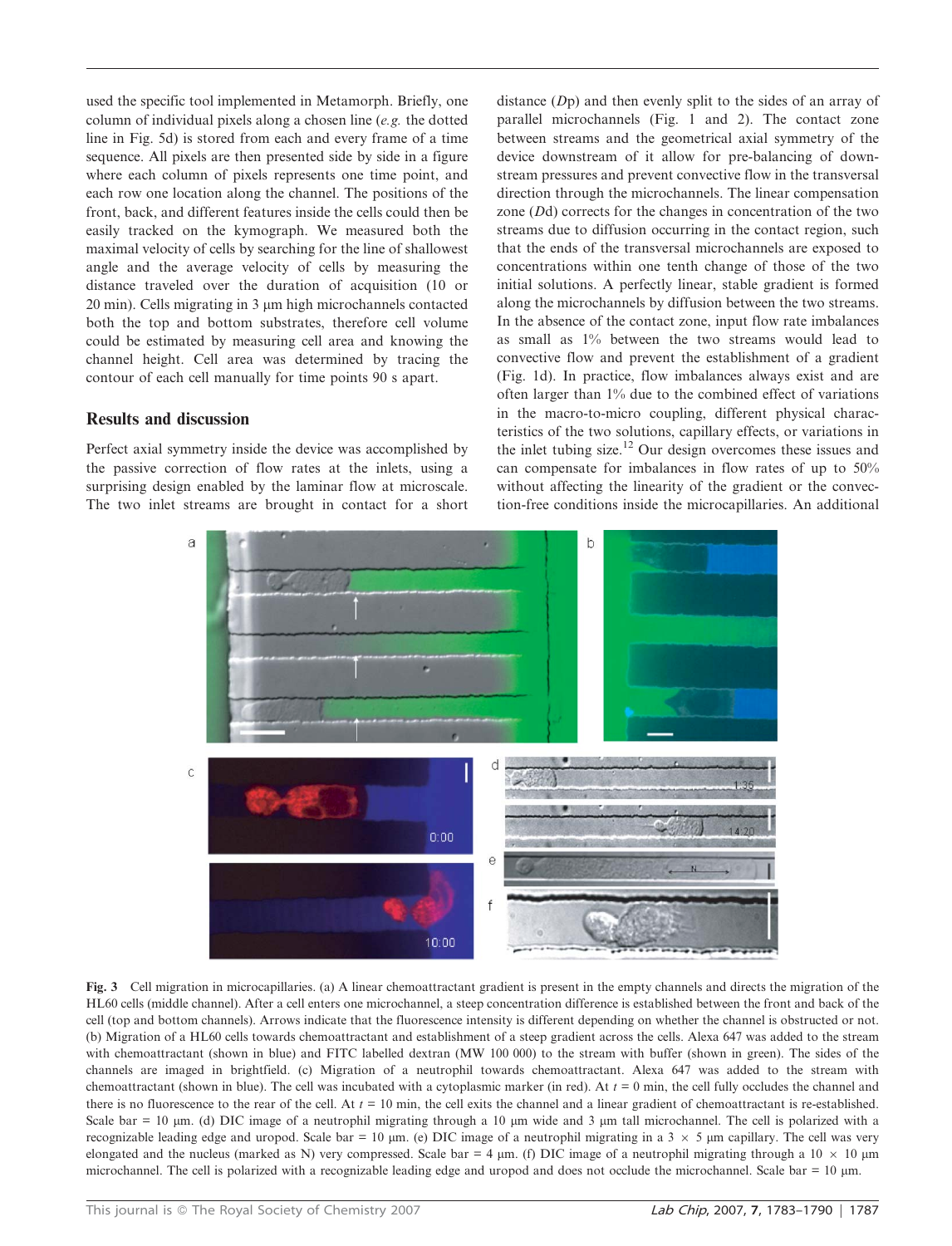design element for the device are the microstructured membrane valves<sup>13</sup> to facilitate gentle cell loading, precisely at the entrance of the transversal microchannels, by temporarily directing flow through the microchannels (Fig. 2). The advantages of this approach are that samples with small number of cells can be used, and the cells are immediately available for migration in a newly established chemotactic gradient, with similar starting conditions for all cells. Moreover, the regular spacing of the microchannels and the predictable location and trajectory of the cells could potentially help in tracking all cells migrating in microchannels in the same device by using a motorized stage and time-lapse imaging.

We observed the entry and migration of DMSO differentiated HL-60 cells (a common neutrophil model) inside channels of different lengths (150 or 400 µm) and crosssections (10  $\times$  10, 10  $\times$  3, and 5  $\times$  3 µm, Fig. 3). For capillaries with  $10 \times 3$  µm cross-sections and smaller, the cells had a leading edge that fully filled the channel (Fig. 3a–e) rather than a thin flat one, and an often oversized uropod (the bulge at the trailing edge). For channels with a  $10 \times 3 \mu m$ cross-section or smaller, the entry of cells completely occluded the channels, as evidenced by a progressive increase in fluorophore intensity at the leading edge of the cells when compared to the same location in unobstructed channels (arrows, Fig. 3a). After a sufficient equilibration time, the ends of the migrating cells were exposed only to the solutions from each side channel, and altered less than 10% compared to the inlet solutions, in a steep concentration change across the cell (Fig. 3b,c). When the cells reached the end of the channels and exited, the steep gradient disappeared and a linear gradient was re-established (Fig. 3c). Cells did not occlude channels with a  $10 \times 10$  um cross section, and their morphology was similar to that observed on glass coverslips with a thin ruffling leading edge at the front and a small uropod at the rear (Fig. 3f).

One important feature of our device is that it allows high resolution imaging with most forms of optical microscopy. Differentiated HL-60 cells stably expressing actin-mRFP were imaged during migration through  $10 \times 3$  µm channels. In these cells, actin was predominantly localized at the leading edge in front of the nucleus (Fig. 4a). Microspikes reminiscent of those observed in ruffles in two-dimensional migration were observed and actin localized strongly to the sides of the leading edge (Fig. 4a, red arrow). Cells migrating in the channels were fixed and immunostained for F-actin with rhodaminephalloidin by flowing staining reagents through the device, and showed a similar distribution as actin-mRFP in live cells (Fig. 4b,c). Immunostaining of microtubules showed that they were mainly localized to the rear of the cell, reached past the nucleus, but stopped at the leading edge (Fig. 4b,c). Contrary to two-dimensional migration, the leading edge was not a thin lamellipodium<sup>14</sup> but a rectangular prism, filling the whole channel top to bottom (Fig. 4c). One implication of this channel-filling morphology is that cell volume can be estimated by measuring cell area over time knowing the height of the channel. Differentiated HL60 cells migrating in response to 100 nM fMLP had an average volume of 850  $\pm$  141  $\mu$ m<sup>3</sup> ( $N = 25$ ) and this varied by  $\pm 3.15\%$  on average for individual cells, suggesting tight control of cell volume during migration.



Fig. 4 Cytoskeletal distribution in live and fixed cells. (a) Actin distribution in a live cell stably expressing actin-mRFP. Actin localizes predominantly to the leading edge but also to the sides of the leading edge in contact with the microchannel walls (white arrows). Microspikes similar to those observed in lamellipodia can be seen (red arrow). Scale bar  $= 5 \mu m$ . (b) Localization of actin and tubulin in fixed migrating cells. Actin (in red) localizes predominantly to the leading edge of the cell, but is also present in the form of a thin cortex at the rear. Microtubules (in green) are localized to the rear, reach past the nucleus but stop at the leading edge. This image is a maximum projection of a confocal stack. The yellow color indicates colocalization of actin and microtubules. Scale bar  $= 10 \mu m$ . (c) Top and side view of the middle cell in b. Actin (in red) is predominantly localized at the leading edge and on the sides in contact with the microchannel wall similar to the distribution in live cells (white arrows). A thin actin cortex is present at the cell rear. Microtubules (in green) are mainly localized behind the nucleus but extend from the leading edge to the uropod, and from the top to the bottom of the cell. The cell contacts both the bottom and top walls of the microchannel. No thin lamellipodium can be seen at the leading edge. Actin is slightly enriched close to the glass coverslip. Height =  $3 \mu m$ , scale bar =  $5 \mu m$ .

We observed qualitative and quantitative differences between cells migrating in channels with different cross sections. HL-60 cells migrated inside  $10 \times 3$  µm crossection channels with very uniform velocities and cell morphology was also remarkably constant over the entire time of observation, as is evident from the constant slopes for leading edge displacement in the kymograph in Fig. 5a and in supplementary video 1, ESI.<sup>†</sup> The morphological characteristics of migration are more suggestive for continuous creation and extinction of interactions with the microchannel walls, $15$  rather than the three-step model (attraction, contraction, and detachment) for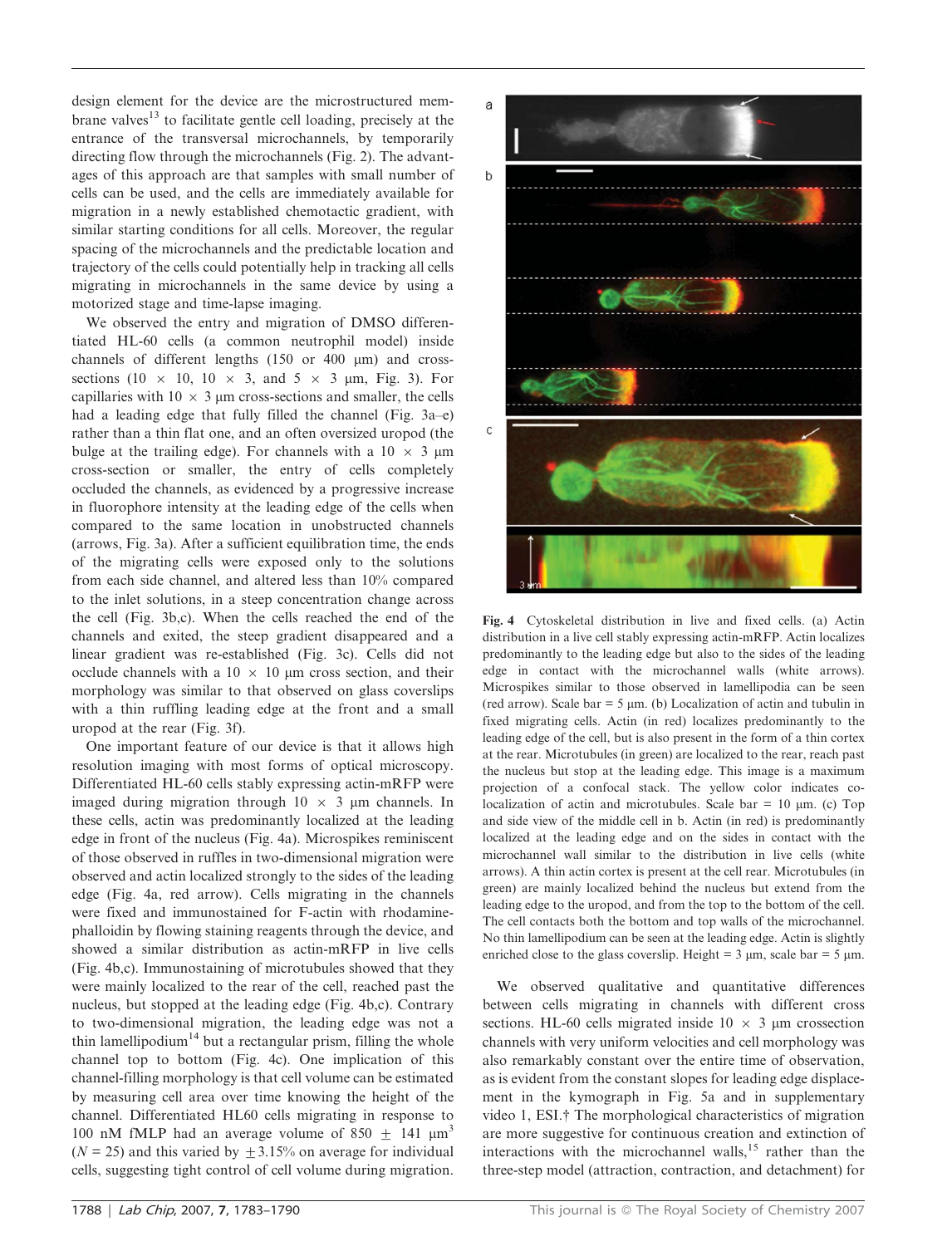

Fig. 5 Cell migration characterization and localized inhibitor treatment of cells. (a) Kymograph of neutrophil displacement in a 10  $\times$  3 µm microchannel shows uniform velocity over a long period of time. (b) Velocity is very irregular with marked phases of forward movement and retraction in the  $10 \times 10$  µm microchannels (white arrows). (c) Box plot comparison of the average migration velocity through capillaries of different sizes. Differentiated HL60 cells migrate at higher average speed in microchannels with a  $10 \times 3$  µm cross-section, which they completely obstruct, than in larger  $10 \times 10$  µm cross-section microchannels, which they do not completely block. The boundary of the box closest to zero indicates the 25th percentile, a line within the box marks the median, and the boundary of the box farthest from zero indicates the 75th percentile. Whiskers above and below the box indicate the 90th and 10th percentiles. In addition, the mean and outlying points are graphed. (d) DIC image of the morphology of a migrating cell prior to and after exposure to wortmannin. A reservoir containing chemoattractant and wortmannin was substituted for the chemoattractant reservoir. The morphology of the cell changes with drug treatment and the cell stalls. The dye front is shown in red. Scale bar = 5  $\mu$ m. (e) Kymograph of treatment with 4  $\mu$ M wortmannin acquired along the dotted line in (d). The timing of drug treatment is shown in red. Prior to drug treatment, the cell moves at a constant velocity of 4  $\mu$ m min<sup>-1</sup>. Upon drug treatment, the velocity decreases, the cell stops, and finally retracts. (f) Neutrophil migration is impaired following local exposure to wortmannin and fMLP in an evolving gradient. Once the chemoattractant gradient is established, cells penetrate into the capillaries and occlude them  $(t = 5:30 \text{ min})$ . Over time, the concentration of wortmannin increases and the cells stop migrating  $(t = 40:00 \text{ min})$ . Alexa 488 is used to visualize drug exposure. Cells are marked by an asterisk. Scale bar =  $10 \mu m$ .

haptokinetic cell migration, $16$  and may be adhesion independent.<sup>17</sup> Migration in the deeper channels (10  $\times$  10 µm crosssection) resembled the more irregular velocity and morphology of cells chemotaxing on two-dimensional surfaces (white arrows, Fig. 5b and supplementary video 2, ESI†) and was significantly slower compared to shallower channels (average velocity 2.1  $\mu$ m min<sup>-1</sup> vs. 3.2  $\mu$ m min<sup>-1</sup>). The significant difference  $(p = 0.02)$  was due to more persistent and uniform movement rather than a difference in maximum velocities (Fig. 5c).

Occlusion of the channels by migrating cells made it easy to deliver drugs locally to the front or back. We tested two protocols for delivering stimuli or inhibitors to only the leading edge or only the uropod of migrating cells, using as our test drug the PI3-kinase inhibitor, wortmannin, that is known to inhibit chemotactic signaling.<sup>18</sup> First, we substituted the chemoattractant fluid stream for one containing chemoattractant and wortmannin. Second, we ran the chemotaxis assays with the drug added to the chemoattractant fluid stream. In the first case, cells migrated normally until wortmannin concentration reached a sufficient concentration by diffusion in the microcapillary, whereupon the cells slowed and eventually stopped (Fig. 5d). Analysis of the kymograph along with the evolution of intensity of drug treatment shows that inhibition occurs 2–3 minutes after contact of wortmannin with the leading edge (Fig. 5e). In the second case, cells entered